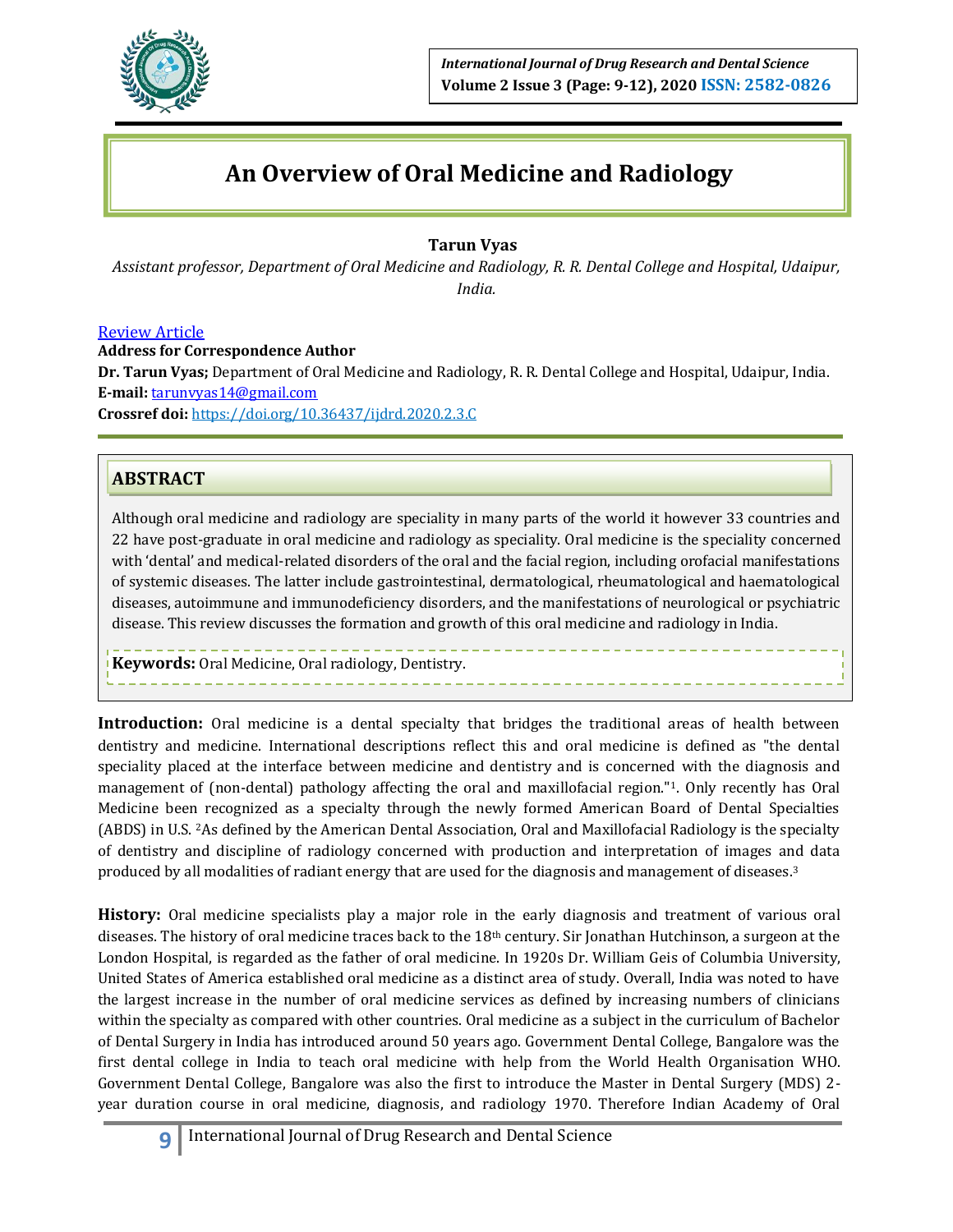

Medicine was formed on 20th June 1985 under the guidance of Dr. BK Venkataraman and Dr. Ramachandra Reddy in Bangalore. During the Fifth National Conference held in Chennai, the academy was renamed as the Indian Academy of Oral Medicine and Radiology. Presently, the Academy has over 2500 life member4. This paper tries to put forth the challenges being faced by the specialist and suggests a pathway for future research in this field.

**Oral Medicine:** However, there seems to be little awareness among the medical practitioners regarding the expertise and availability of specialists in Oral Medicine and Radiology. Very few referrals of oral mucosal lesions are done to the dentists, as a majority of them are done to general dental practitioners rather than to an Oral Medicine and Radiology specialist<sup>5</sup>.

**Oral Cancer:** Oral cancer is of major concern as it is southeast Asia primarily because of the prevalent oral habits of betel quid chewing, smoking, and alcohol consumption. The detection, diagnosis, and management of oral diseases are complex. Refinements and continued research will undoubtedly improve our ability to detect any disease at the earliest possible stage.<sup>6</sup> The data related to prevalence and incidence of potentially malignant (PML) and malignant lesions of the oral cavity is anybody's guess. The following could be included in the objectives for improvement in future.

- 1. Calculating the population-based data for incidence and prevalence of potentially malignant lesions of the oral cavity and oral malignancies. Dental schools all over India may be asked to adopt specified areas of the country to conduct a survey in a fashion similar to recently concluded National Mental Health Survey conducted by National Institute of Mental Health and Neuroscience7.
- 2. Application of Oral CDx Brush Biopsy in Oral Cancer Detection and bidi smokers show higher cellular proliferation as compared to non-smokers, which is similar to results obtained for cigarette smokers. However, it is not clear whether bidi smokers are at a greater risk of malignant transformation to OSCC than cigarette smokers. Further long-term studies which include large sample sizes comparing bidi and cigarette smokers need to be carried out to determine this.8,9

#### **Autoimmune Disorders Affecting Oral Cavity**

Oral non-microbial origin ulcerative and vesiculobullous lesions have mostly been treated with either steroids or immune-modulators for a long time. A standard protocol on the hierarchy of choice and usage of these drugs has not evolved yet. A Cochrane review published in the year 2011 found no randomised control trials (RCT) were available as a reference which compared the use of steroids/or other interventions with that of placebo for treatment of Lichen Planus or Oral lichenoid reactions. Similar has been the condition of other diseases of autoimmune origin of oral cavity.10,11

**Forensic**: The word forensic is derived from the Latin forensic, which means 'before the forum'. According to Jones, in ancient Rome, the forum was where trials and debates took place and consequently served as a court of law. On the other hands, odontology refers to the study of teeth or dentistry. Forensic odontology, therefore, has been defined by the Federation Dentaire Internationale (FDI) as "that branch of dentistry which, in the interest of justice, deals with the proper handling and examination of dental evidence and with the proper evaluation and presentation of dental findings.<sup>12</sup> Dental and craniofacial radiographs are an important assessment tool in a race, gender, and stature due to diversity in human physical constitutional makeup. With the recent advancement of technique such as CT, Micro CT, MRI, and OPG, CBCT also aids in forensic odontology.<sup>13</sup>

## **Systematic Profiling of Adverse/Side Effects of Medications on Oral Cavity**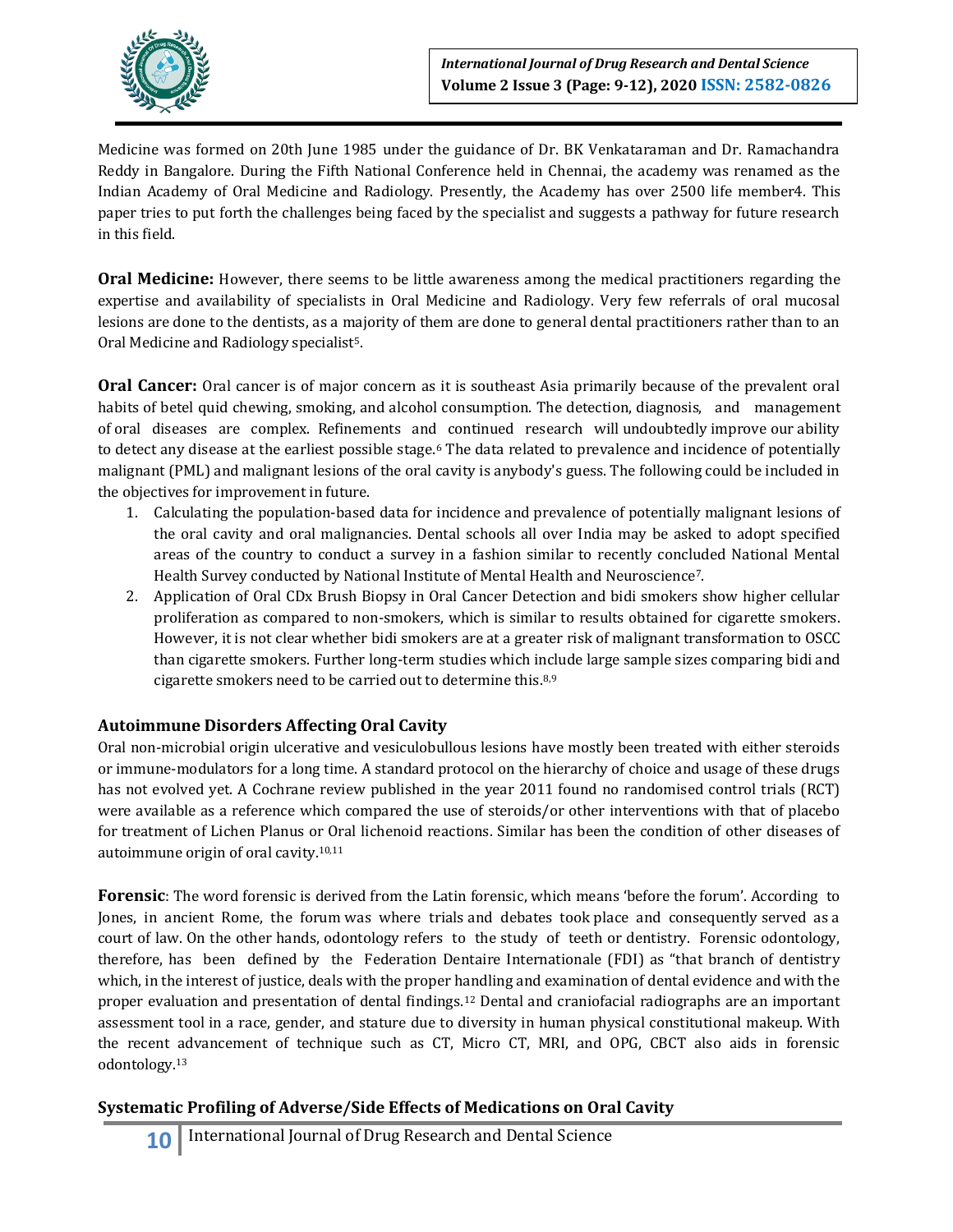

The existence of drug-induced salivary gland disorders is an accepted fact by all of us. But a recently published systematic review, by the members of World Workshop on Oral Medicine VI (WWOM VI) on medicationinduced salivary gland diseases revealed there is very minimal high-quality evidence on the effect of drugs on Salivary glands14-15 Most of the reports of drug-induced oral manifestation either rely on patient reporting of adverse effects or information on the drug labels.

**Oral Radiology:** CBCT is being increasingly used for point-of-service head and neck and dentomaxillofacial imaging. This technique provides a relatively high isotropic spatial resolution of osseous structures with a reduced radiation dose compared with conventional CT scans. CBCT has often been described as the ''gold standard'' for imaging the oral and maxillofacial area and will no doubt become a part of the everyday life of most practices in the coming decades.<sup>16</sup>

### **Dental Management of Medically Compromised and Geriatric Patients4,17**

With an increase in life expectancy as well as improved medical health care facilities, the number of ambulatory patients with medically compromised status-seeking dental care has also increased. The multidisciplinary approach towards this problem led to a steady improvement in its end results. There is a dearth of experts in dealing with the following aspects of patient care.

- Active management of dental issues in an out-patient setting
- Management of patients as part of team managing medically compromised at a hospital in-patient setting
- Palliative management of dental issues in terminally ill patients

**Conclusion:** Oral medicine and radiology are the mother branch of dentistry in which deals with the diagnosis and treatment of various our diseases. In conclusion, together we need to develop a proper strategy to promote the clinical practice and theory of oral medicine amongst patients and all other healthcare professionals to increase awareness of the specialty. Thus, encourage the potential dentists to opt for the specialty which will be in the near future a boon to diagnosis. Oral medicine and radiology are for those who have an academic bent of mind and who further wish to undertake research in this speciality for furthering the growth of oral medicine and radiology.

#### **References**

- 1. Schmidt-Westhausen, A M, and M M Bornstein. "Orale Medizin: Interdisziplinäre Zusammenarbeit zwischen Medizin und Zahnmedizin" [Oral medicine: a specialty placed between medicine and dentistry]. Bundesgesundheitsblatt, Gesundheitsforschung, Gesundheitsschutz vol. 54, 9 (2011): 1061-5. doi: <https://doi.org/10.1007/s00103-011-1329-7>
- 2. Scully, Crispian et al. "Oral medicine (stomatology) across the globe: birth, growth, and future." Oral surgery, oral medicine, oral pathology and oral radiology vol. 121, 2 (2016): 149-157.e5. doi: 10.1016/j.oooo.2015.10.009
- 3. White SC, Pharoah MJ. Oral Radiology Principles and interpretation. 5th edn, 2004, p IX
- 4. Shetty, Shishir Ram, Mansib M. Shaik, and Subhas G. Babu. "Oral medicine and radiology-the Indian scenario." Journal of Contemporary Medical Education 1.1 (2013): 59-61.
- 5. Aditya, Amita, Shailesh Lele, and Priyam Aditya. "Need and availability of dentists and specialists in oral medicine and radiology: A survey." Journal of Indian Academy of Oral Medicine and Radiology 26.2 (2014): 158.